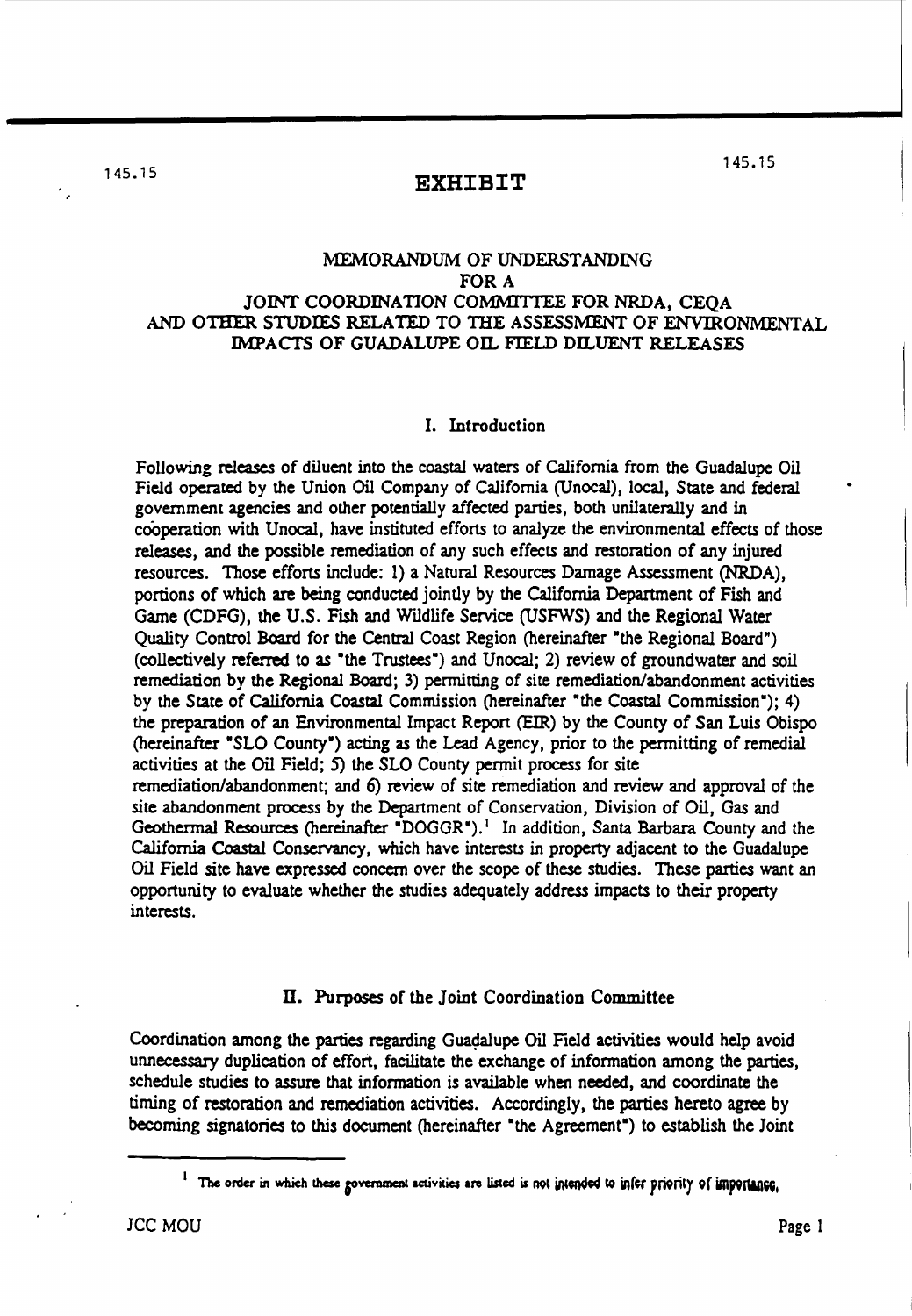Coordination Committee (hereinafter the *"ICC")* for the purpose of promoting improved coordination among the parties. The parties agree that meeting on a regular basis and reviewing the activities described in this Agreement will promote coordination.

#### m. Scope of Agreement

This Agreement addresses the coordination of: the activities to be conducted pursuant to the Joint Study Plan Agreement (JSPA) entered into by Unocal and the Trustees for the conduct of cenain phases of the NRDA at the Guadalupe Oil Field; the activities to be conducted in connection with groundwater and soil remediation review and approval by the Regional Board; the activities to be conducted in connection with the Coastal Commission and SLO County permit processes; the activities to be conducted for the Environmental Impact Report (EIR); and the activities to be conducted for site abandonment.

#### Phase 1:

- Review by the *ICC* of the study plans developed pursuant to the JSPA for the NRDA which have been agreed upon by the Cooperative Assessment Group (hereinafter "the CAG") comprised of technical members from the Trustee agencies and Unocal responsible for implementing joint NRDA studies, and of studies to be conducted in connection with groundwater and soil remediation, the Coastal Commission and 5LO County permitting processes, the EIR process, and the site abandonment process. The intent of this review is to generate recommendations to eliminate overlap, avoid duplication of effon, and provide an opportunity to comment upon the adequacy and efficacy of proposed studies and /or permit conditions before they become final.
- The review will include the following: 1) the study plans agreed upon by the CAG for the NRDA; 2) groundwater and soil assessment/remediation studies under review by the Regional Board; 3) the technical studies, monitoring reports and environmental analysis required by or in association with pennits to be issued by the Coastal Commission and SLO County; 4) studies associated with the EIR process being conducted under the purview of SLO County; and 5) the technical studies, monitoring reports, and environmental analysis required by or in association with the site abandonment process.
- Following this review, any member or members of the *ICC* may offer recommendations as follows: 1) for topics where duplication exists in ongoing. or currently planned studies, recommendations may be made to the respective parties that the studies be combined to eliminate duplication (this may include modifications of one study to meet additional objectives); 2) for relevant topics/concerns not addressed that may be appropriately incorporated .into proposed studies/permit conditions, recommendations may be made to the parties involved regarding suitable modifications to those studies/permits.

lack Moura and the second state of the second state  $\log 2$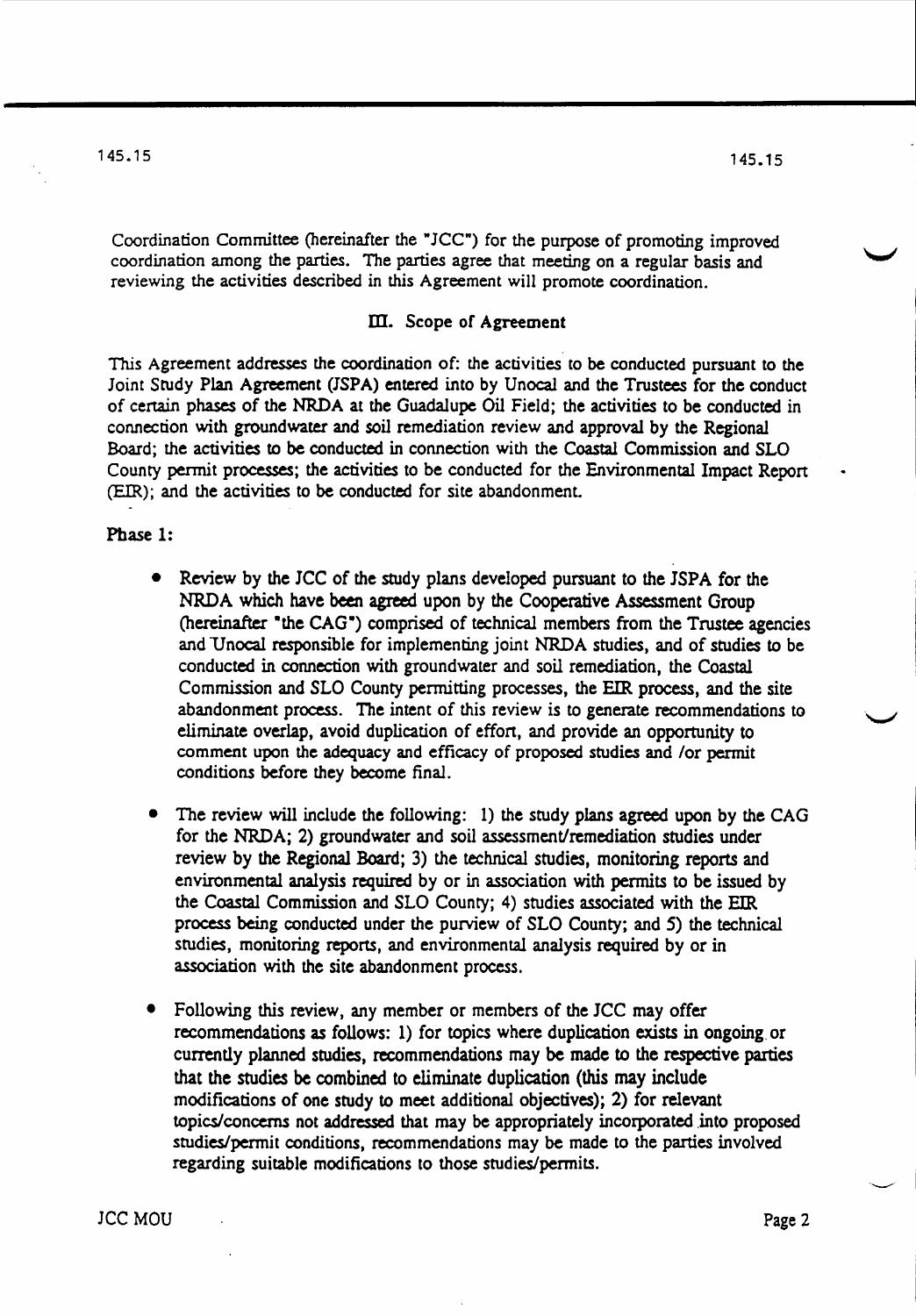#### Phase 2:

The JCC may recommend schedules for completion of the studies for the NRDA, groundwater and soil remediation, permitting, and the EIR processes or other work related to the Guadalupe Oil Field releases. The members of the JCC may identify major milestones and/or priorities associated with information needs of the regulatory processes under its purview. These milestones and priorities may then be compared with the existing schedules for availability of information from the ongoing and planned programs. The JCC may identify in this process the need to advance schedules to increase the efficiency and coordination of the program and may offer recommendations to the respective parties concerning appropriate schedule modifications.

#### Phase 3:

The *ICC* may assist the Trustees, the Regional Board, SLO County, and the Coastal Commission in coordinating the implementation of remediation or restoration that may occur at the Guadalupe Oil Field site.

#### IV. Composition of JCC

The members of the JCC shall be designated representatives of the Trustees, the Regional Board, SLO County, Santa Barbara County, the Coastal Commission, the DOGGR, the Coastal Conservancy, and Unocal.

#### V. Reservation of Rights and Claims

A. Nothing in this Agreement is intended to or shall ever be represented or construed to be an admission of liability or responsibility by or on the part of Unocal or any other party to this Agreement in any dispute or action between the parties to this Agreement or between any party and a third party concerning the identity of the person or persons responsible for the above-referenced diluent releases.

B. Nothing in this Agreement is intended or represents a limitation of authority of any governmental agency or a delegation of authority by any governmental agency to any party or to the *lCC;* nor are any of the governmental agencies bound by or required to follow the recommendations of the *lCC* or any of its members. Failure of the *ICC* to review, comment or agree upon an issue in a timely manner shall not delay any of the processes covered by this Agreement, including but not limited to establishing permit conditions, establishing timelines, finalizing study plans, or enforcement or implementation of any order or directive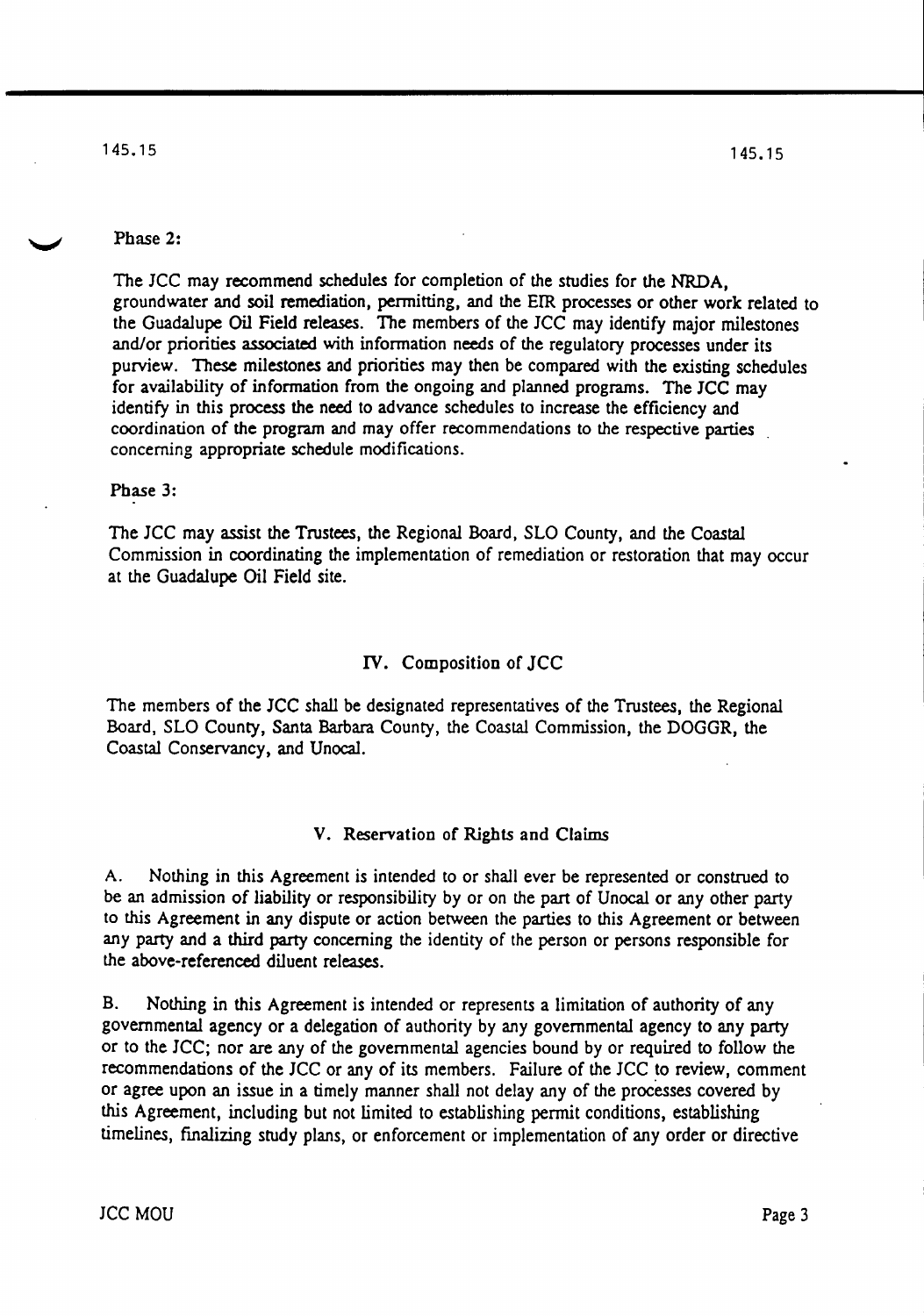.'

or any other term or condition of any permit issued by the Coastal Commission, the Regional Board, or any other party to this Agreement.

C. The parties to this Agreement are not endorsing the validity of studies or actions upon which the *ICC* or any of its members makes recommendations and are not liable for the actions of any other party.

D. Nothing in this Agreement will prohibit Unocal or any other party to this Agreement from submitting to a court, administrative body, or any other forum evidence related to the nature and extent of the activities within the scope of this Agreement and their cost, or the amount Unocal contributed to the funding of such activities.

E. Nothing in this Agreement shall be construed to limit the rights of the public or any other individual or entity to access documents by virtue of the California Public Records Act, the Federal Freedom of Infonnation Act, or any other applicable laws. In addition, nothing in this Agreement shall obligate any party to release drafts of documents to the *ICC* which are not intended for public review.

#### VI. Termination of Agreement

A. The parties agree that this Agreement may be terminated with respect to a particular activity. Termination of less than all of the activities contemplated within the scope of this Agreement shall not void the Agreement as to the remaining activities.

B. In the event this Agreement is terminated, the parties agree that the initiation of the efforts contemplated by this Agreement and the sharing of information does not constitute any waiver of attorney-client, work product or any other privilege that may otherwise be asserted in this and other related matters with respect to information provided prior to such termination.

#### VII. Notices/Representatives

All written communications, submission of data, and notices shall be sent to the following designated representatives of parties:

 $\mathbf{v} = \mathbf{v}$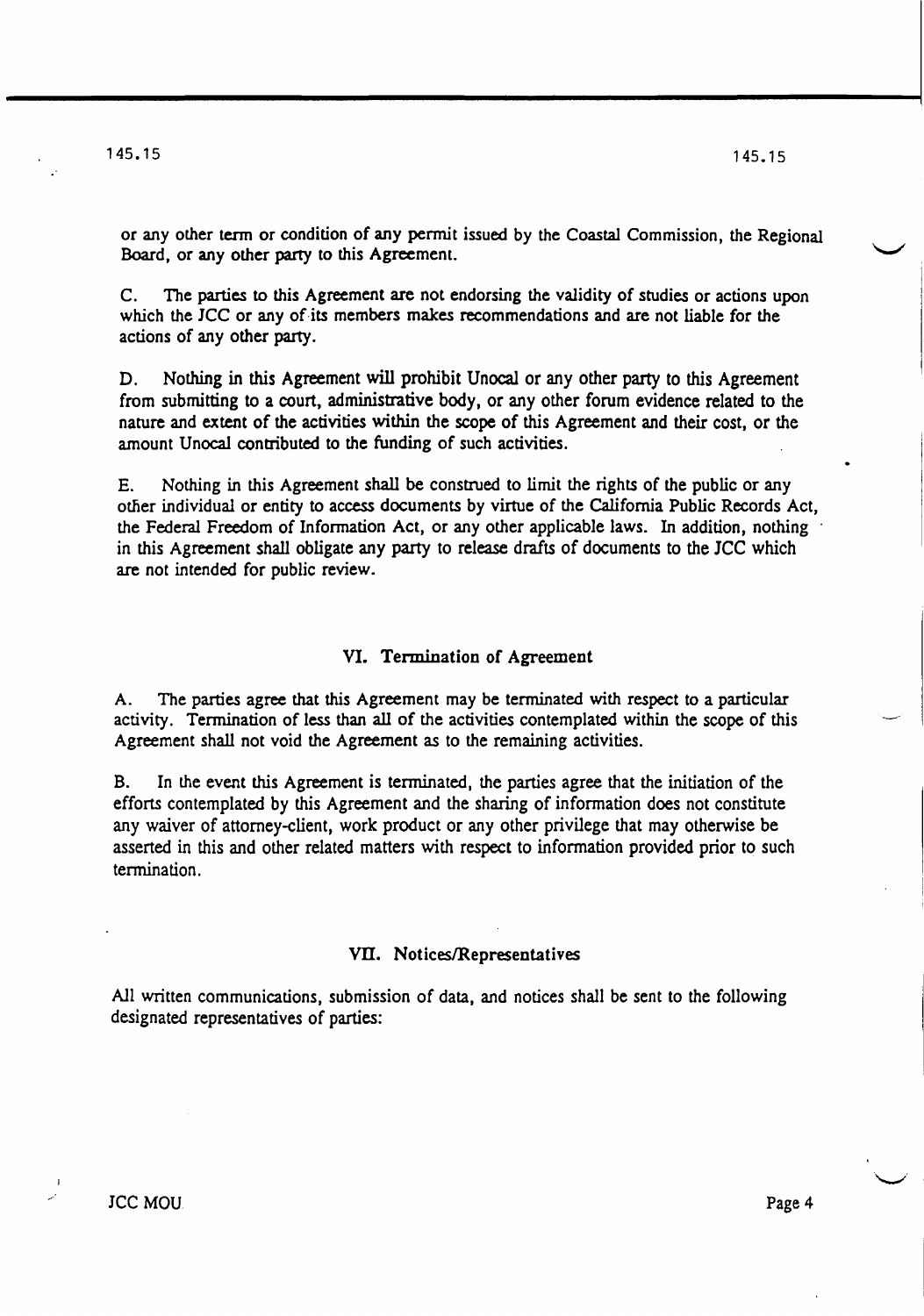1 45. 15

Unocal:

California Department of Fish and Game, Office of Oil Spill Prevention and Response:

U.S. Fish and Wildlife Service:

Regional Water Quality Control Board for the Central Coast Region:

California Coastal Commission:

San Luis Obispo County:

Department of Conservation, Division of Oil, Gas, and Geothermal Resources:

William L. Sharrer Manager, Environmental Affairs P.O. Box 661 San Luis Obispo, California 93406 TEL: (805) 547-7263 FAX: (805) 547-7290

Robert W. Ricker 1700 K. Street, Suite 250 Sacramento, CA 95814 TEL: (916) 323-0635 FAX: (916) 324-8829

Toni Abajian 2140 Eastman Avenue, Suite 100 Ventura, California 93003 TEL: (805) 644-1766 FAX: (818) 904-6288

Lou Blanck 81 Higuera Street, Suite 200 San Luis Obispo, California 93401 TEL: (805) 542-4326 FAX: (805) 543-0397

Alison Dettmer 45 Fremont Street, Suite 2000 San Francisco, California 94105 TEL: (415) 904-5246 . FAX: (415) 904-5400

John Euphrat Department of Planning and Building County Government Center San Luis Obispo, California 93408 TEL: (805) 781-5194 FAX: (80S) 781-5624

William E. Brannon 5075 South Bradley Road, N221 Santa Maria, California 93455 TEL: (805) 937-7246 FAX: (805) 937-0673

,)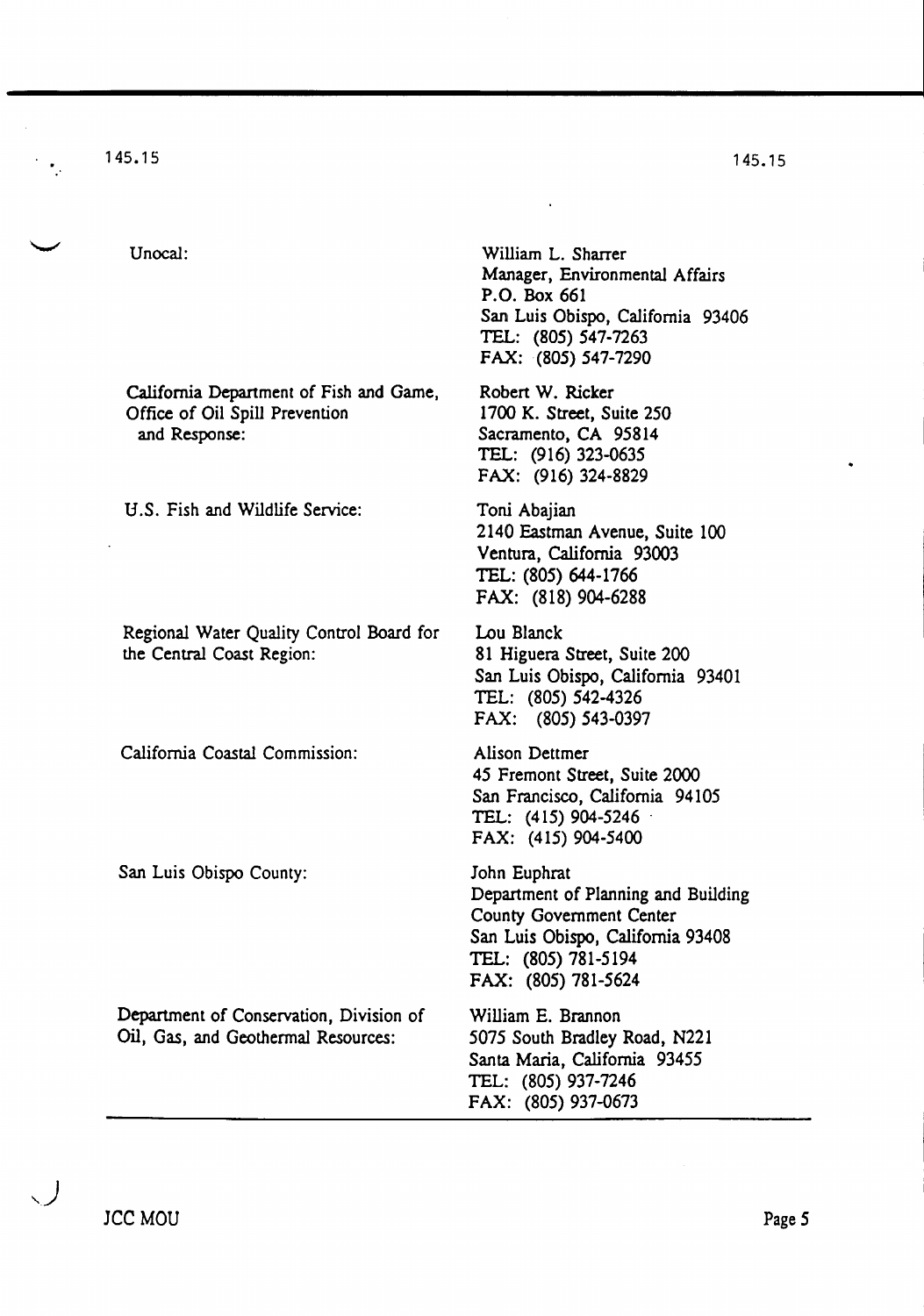| Santa Barbara County:           | Luis Perez (Jennifer Foster)<br>P & D Energy Division<br>1226 Anacapa Street<br>Santa Barbara, California 93101-2010<br>TEL: (805) 568-2040<br>FAX: (805) 568-2522 |  |
|---------------------------------|--------------------------------------------------------------------------------------------------------------------------------------------------------------------|--|
| California Coastal Conservancy: | Elena Egar<br>1330 Broadway, Suite 1100<br>Oakland, California 94612<br>TEL: (510) 286-4089<br>FAX: (510) 286-0470                                                 |  |

#### VIII. Revisions/Modifications of the Agreement

It is recognized by the parties hereto that it may be necessary, from time to time, to revise or modify this Agreement. Such changes may include addenda or substantive changes in the Agreement itself. Any such changes.shall not affect the Agreement except as specifically stated. Any such revision or modification of the Agreement must be in writing and executed by all of the parties to the Agreement.

#### IX. Formalities

This Agreement may be executed in one or more counterparts, all of which may be considered an original.

Through their duly authorized representatives the parties here execute this agreement on the day and year appearing next to their signature. This Agreement shall be fully effective as of the last date of execution.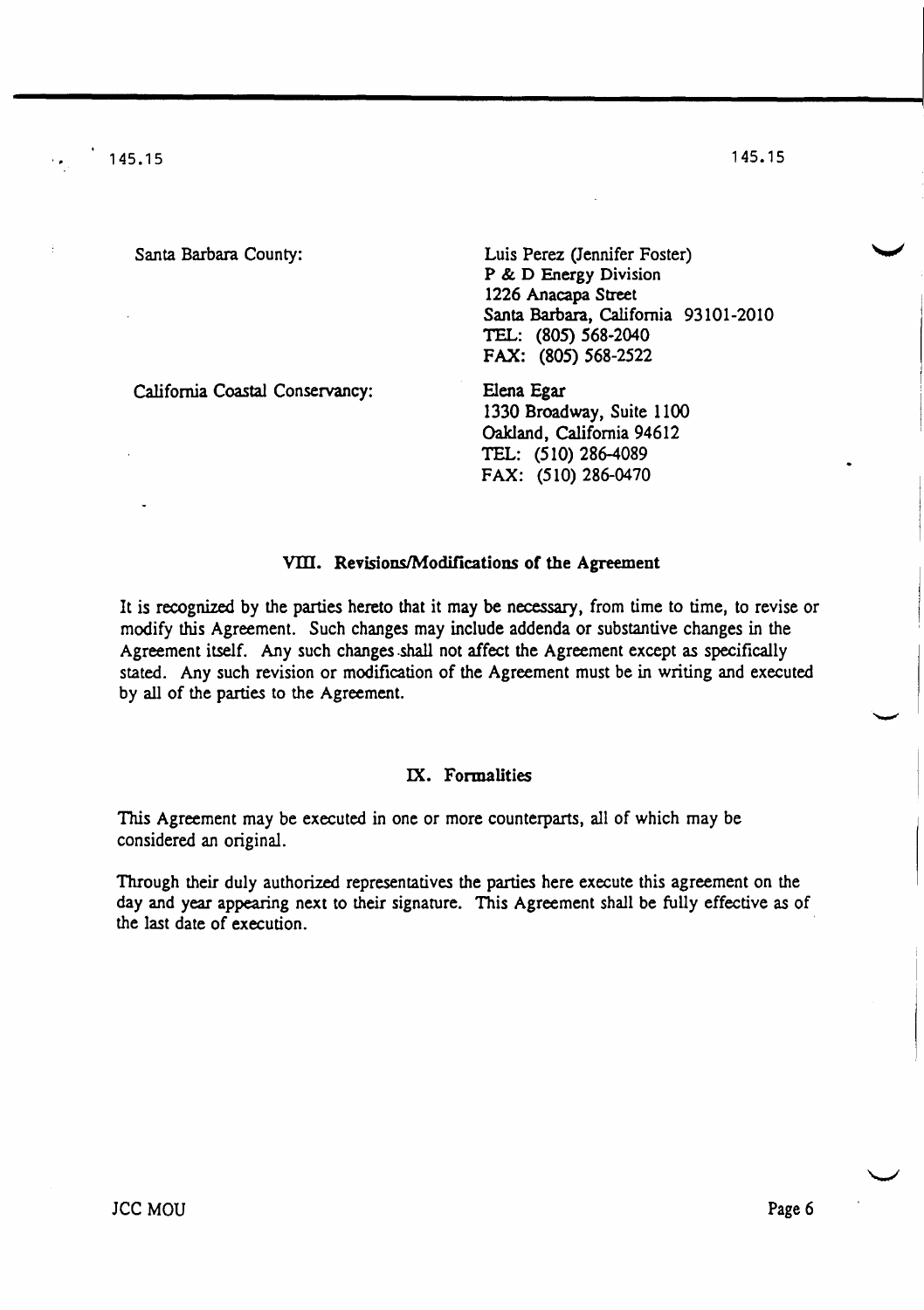$145.15$  145.15

 $\bar{\bar{}}$ 

UNO CAL: **By:**  William L. Sharrer, Manager, Environmental Affairs **Date:**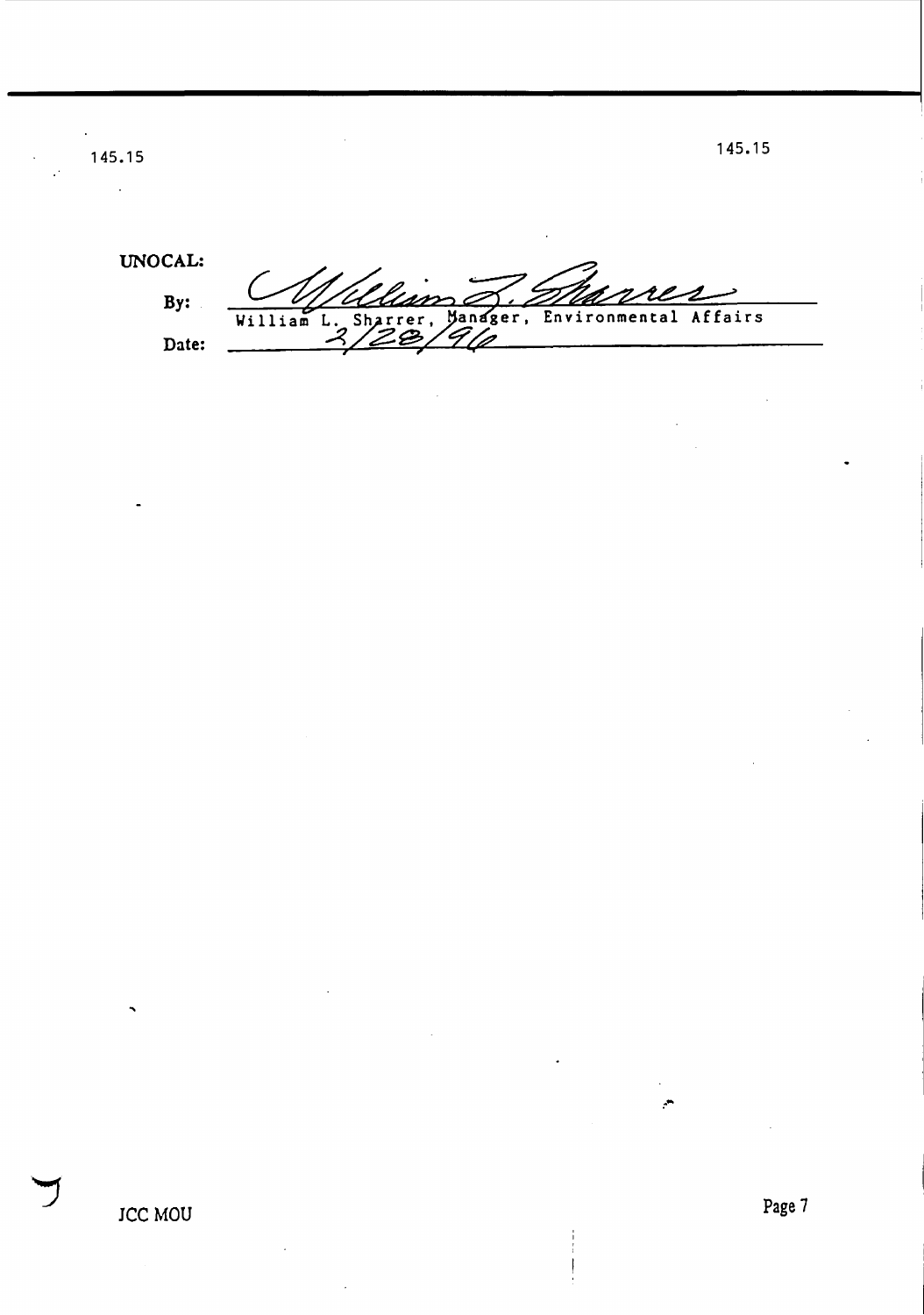145.15

CALIFORNIA DEPARTMENT OF FISH AND GAME, OFFICE OF OIL SPILL PREVENTION AND RESPONSE:

Peti Badiett By: Date: 19 april 1994  $\mathbb{R}^2$ 

145.15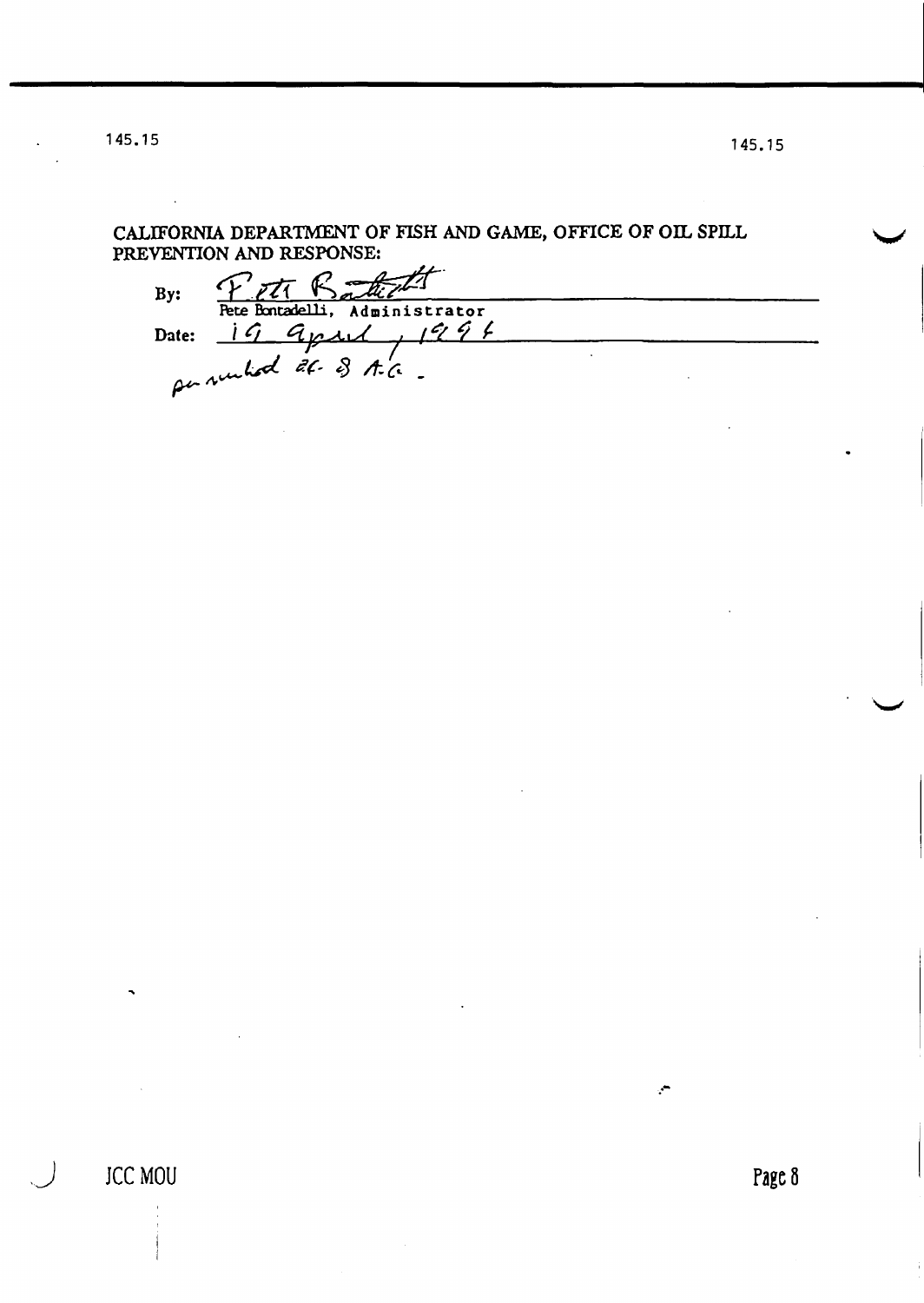U.S. FISH AND WILDLIEB SERVICE **JOHN H. DOESEL**  $By:$  $\dot{\mathcal{U}}_2'$ م)<br>أما  $\overline{r}$ Date: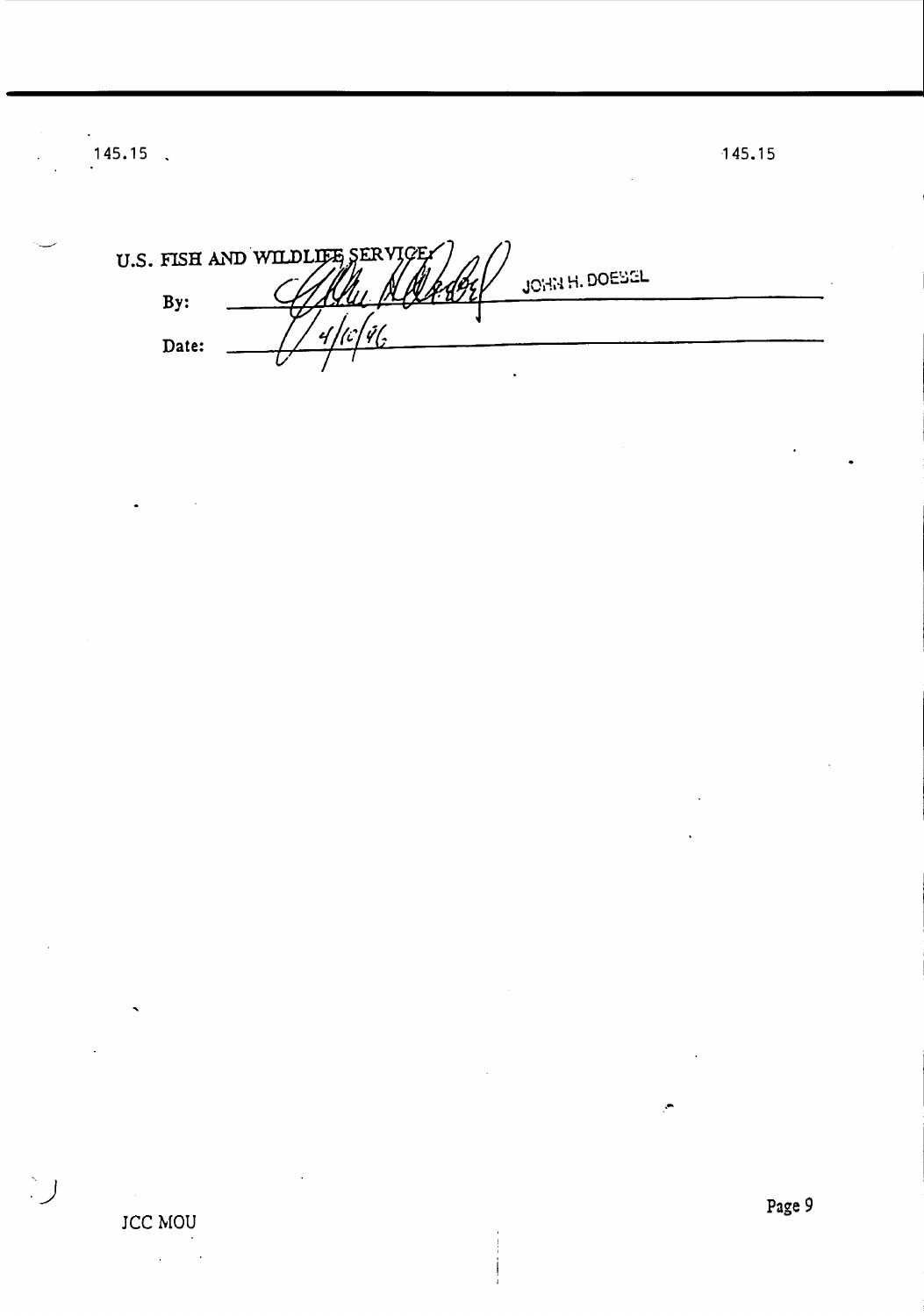# REGIONAL WATER QUALITY CONTROL BOARD, CENTRAL COAST REGION:

 $By:$ 

برر Executive Officer  $\sqrt{ss}$  $\overline{\mathbf{R}}$ Br  $2 - 27 -$ Date:

**SAMP**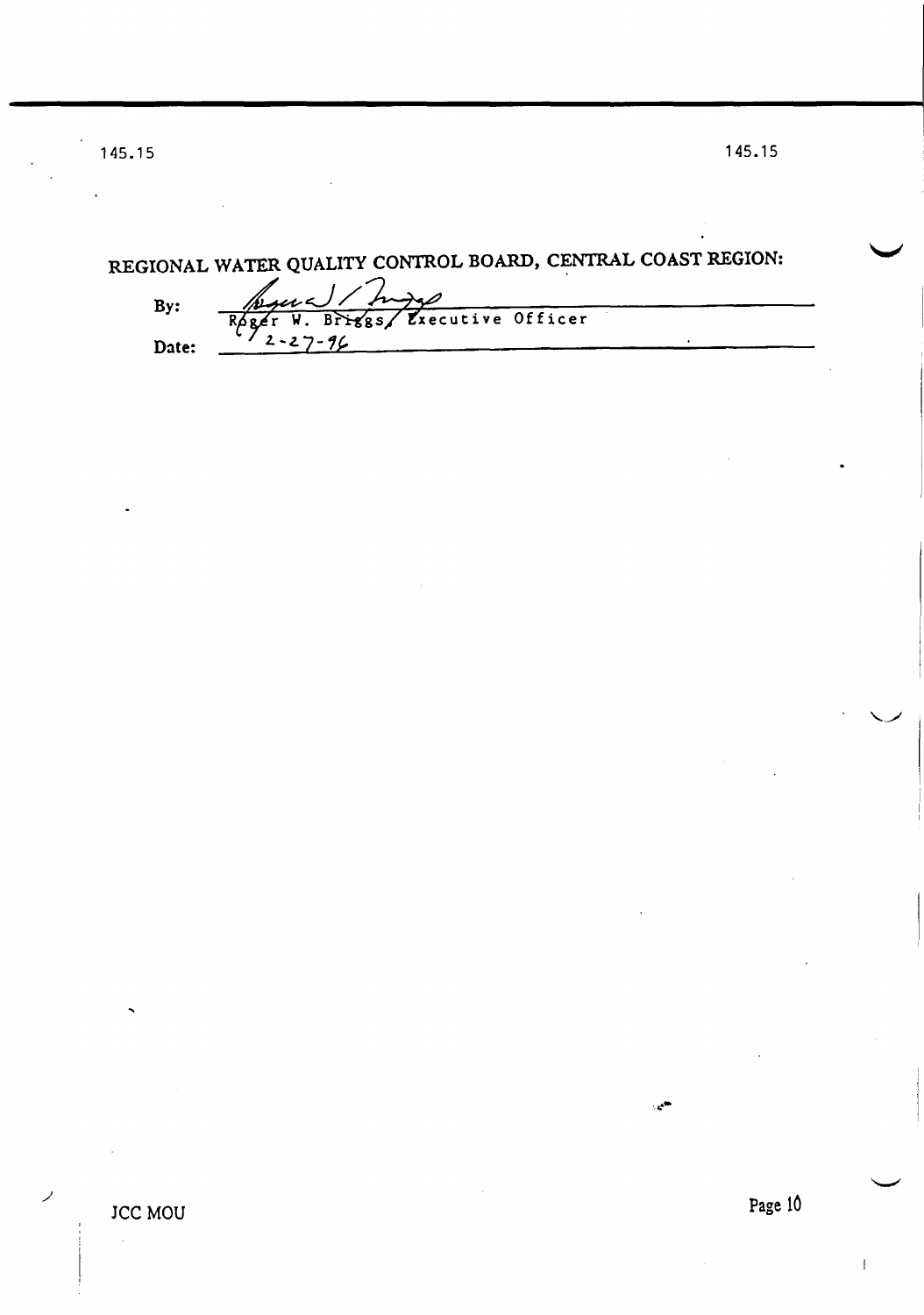.~

1 45. 15

**By: Date:**  STATE OF CALIFORNIA COASTAL COMMISSION: Mna M, Mnsch Dinul, Pineton for Exelly Olen Resources<br>Jusan M, Hansch, Deputy Director for Entersyn Region Deadlierpress

I *.j*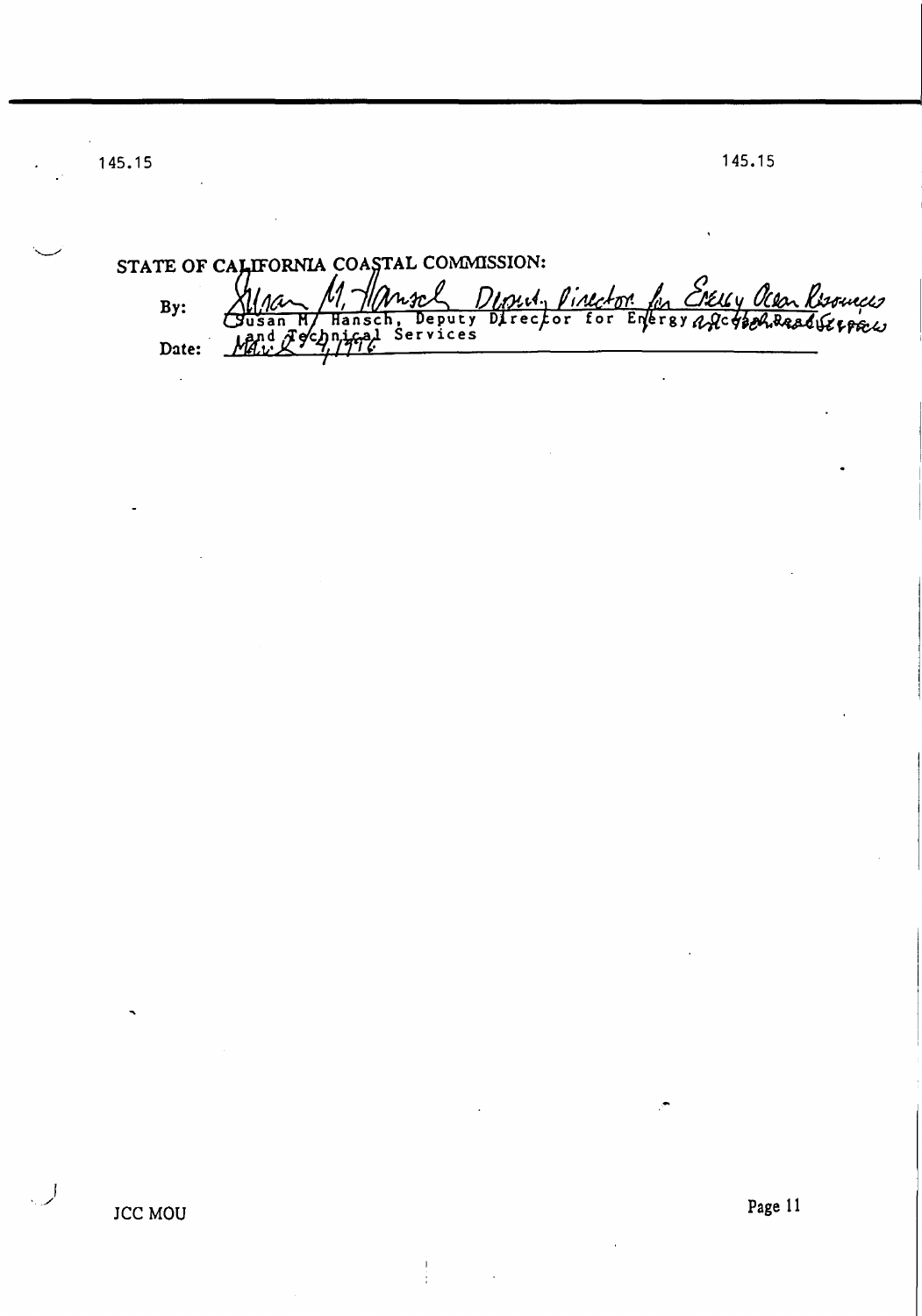1 45. 1 5

1 45. 15

CHAIRPERSON OF THE BOARD OF SUPERVISORS FOR SAN LUIS OBJSPO COUNTY: 'Usai auce By: Laurent, Chairman Lauxence  $\overline{\mathbf{L}}$ . APR 02 1996 Date:

 $\ddot{\phantom{0}}$ 

APPROVED AS TO FORM AND LEGAL EFFECT JAMES B. UNDHOLM, JR. N LUIS OBISPO COUNTY B٧ (Sel **Deputy Coun** Date: .

.-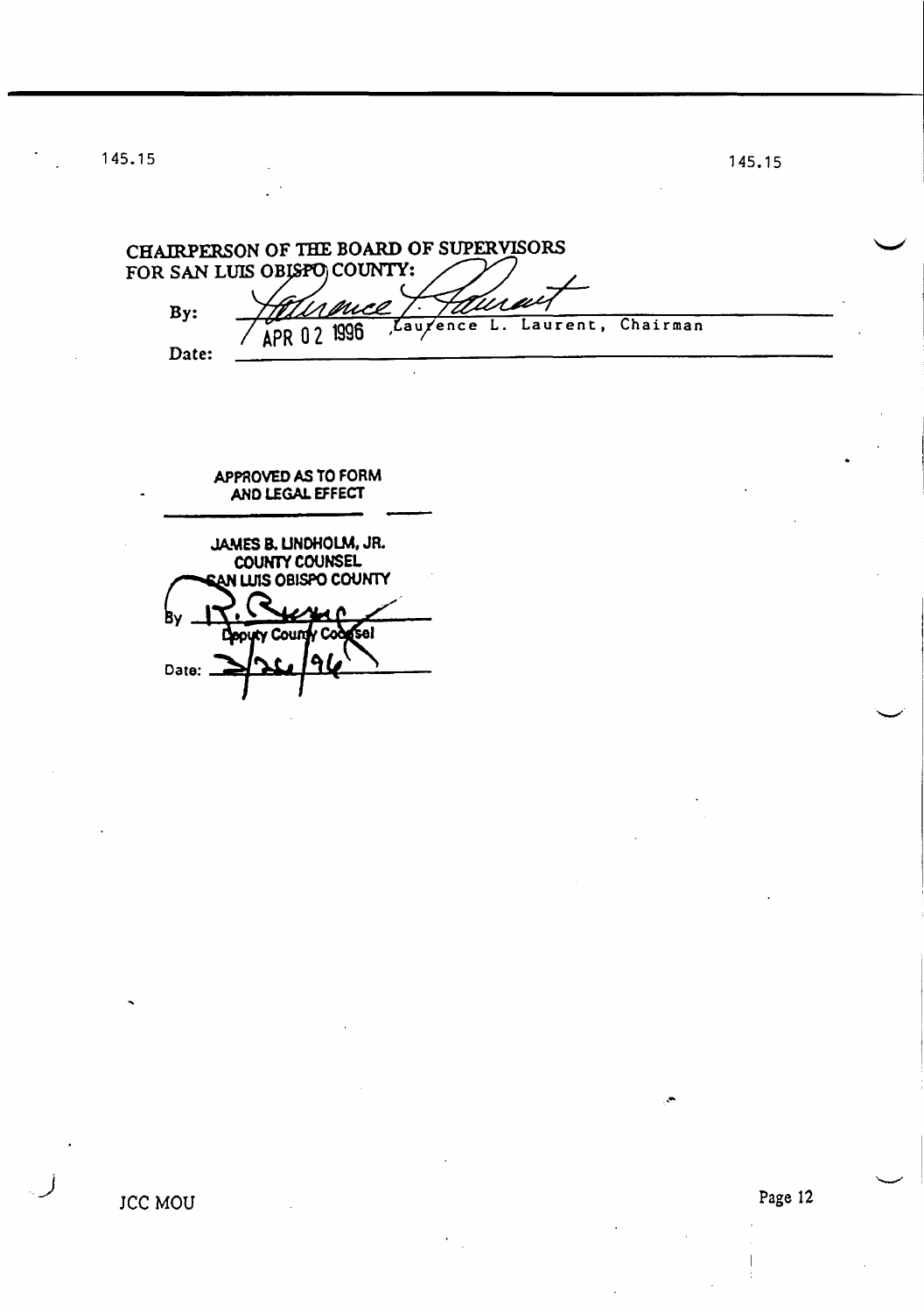145.15

 $\rightarrow$  or  $\sim$ 

|       | DEPARTMENT OF CONSERVATION, DIVISION OF OIL, GAS, AND MAR 12 1996 |                                     |  |     |
|-------|-------------------------------------------------------------------|-------------------------------------|--|-----|
|       | <b>GEOTHERMAL RESOURCES:</b>                                      | $\sqrt{1.1}$ lian $\sqrt{2.1}$ unll |  | 05H |
| By:   | William Guerard, State Oil and Gas Supervisor                     |                                     |  |     |
| Date: |                                                                   |                                     |  |     |

 $\,$   $\,$ 

j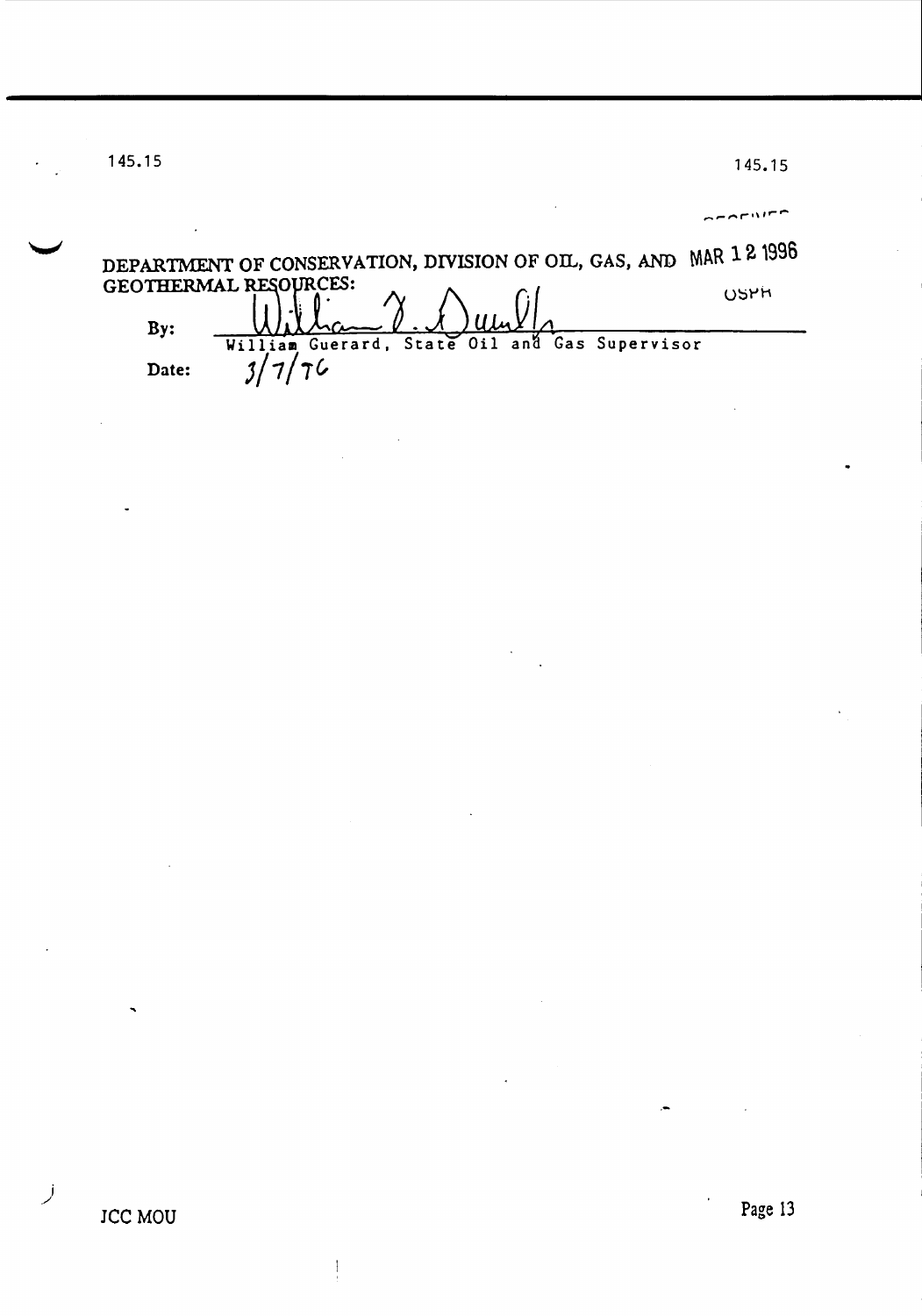# APR 1 2 1996

# CHAIRPERSON OF THE BOARD OF SUPERVISORS<br>FOR SANTA BARBARA COUNTY:  $\overline{a}$

| R٧    |                           |  |
|-------|---------------------------|--|
| Date: | Jeanne Graffy, Chairparts |  |
|       |                           |  |

JCC MOU